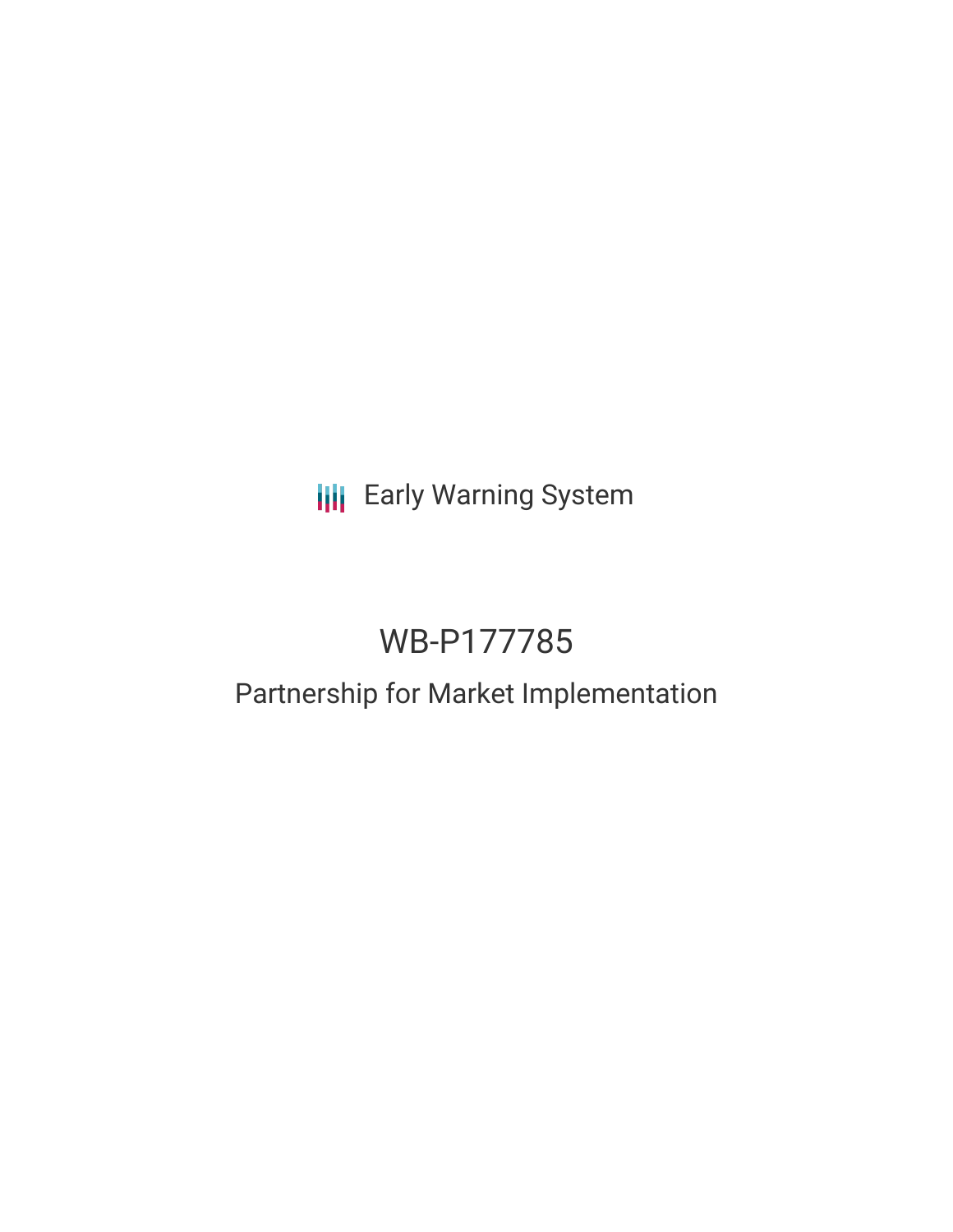

#### **Quick Facts**

| <b>Countries</b>              | Kazakhstan                                        |
|-------------------------------|---------------------------------------------------|
| <b>Financial Institutions</b> | World Bank (WB)                                   |
| <b>Status</b>                 | Pipeline                                          |
| <b>Bank Risk Rating</b>       | U                                                 |
| <b>Borrower</b>               | Ministry of Ecology, Geology and Natural Resource |
| <b>Sectors</b>                | Climate and Environment, Technical Cooperation    |
| <b>Investment Type(s)</b>     | Grant                                             |
| <b>Project Cost (USD)</b>     | $$5.00$ million                                   |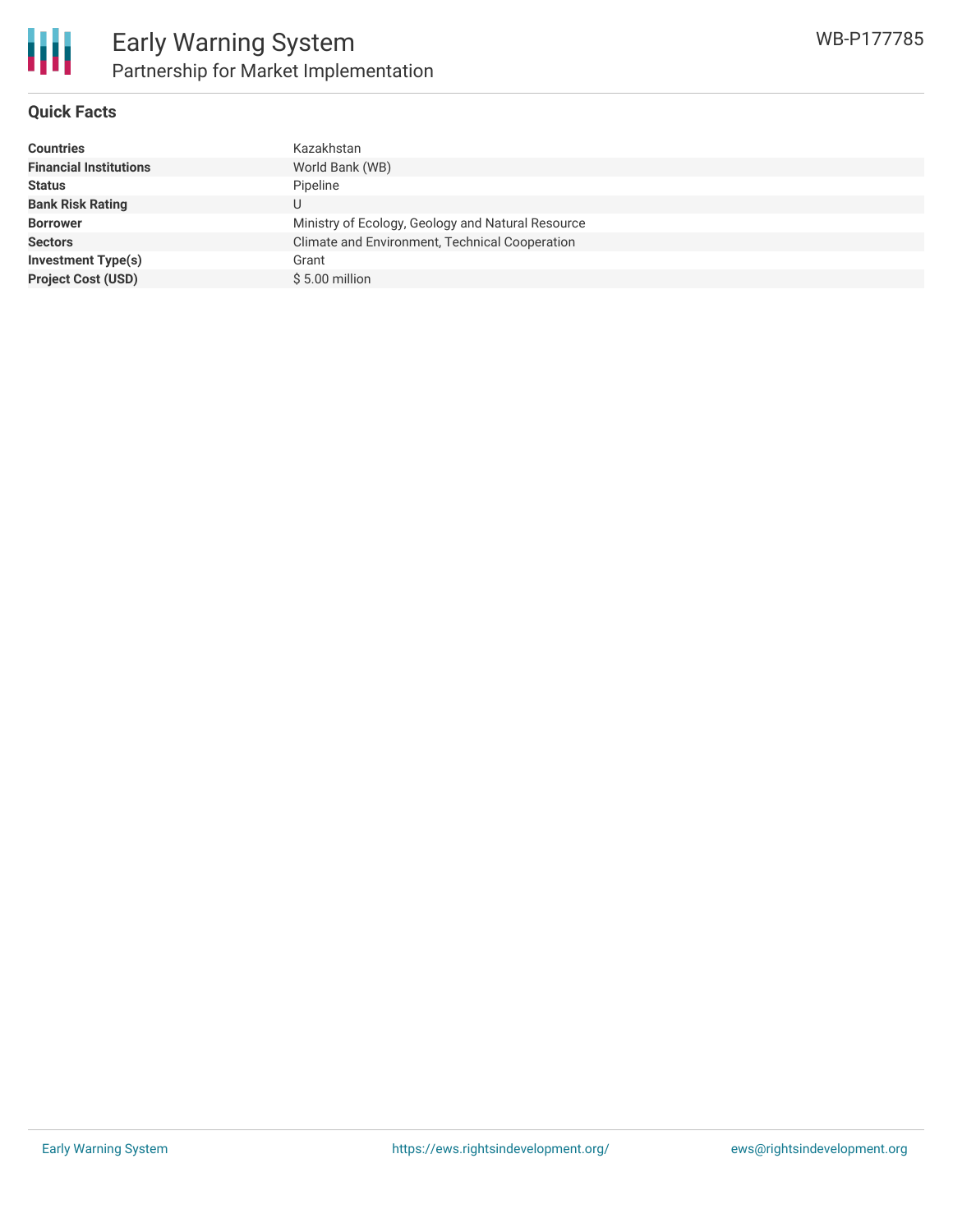

#### **Project Description**

Under this project WB provides Technical Assistance(TA) to the Government of Kazakhstan for the development of a carbon tax, improvement of the system of distribution of carbon units.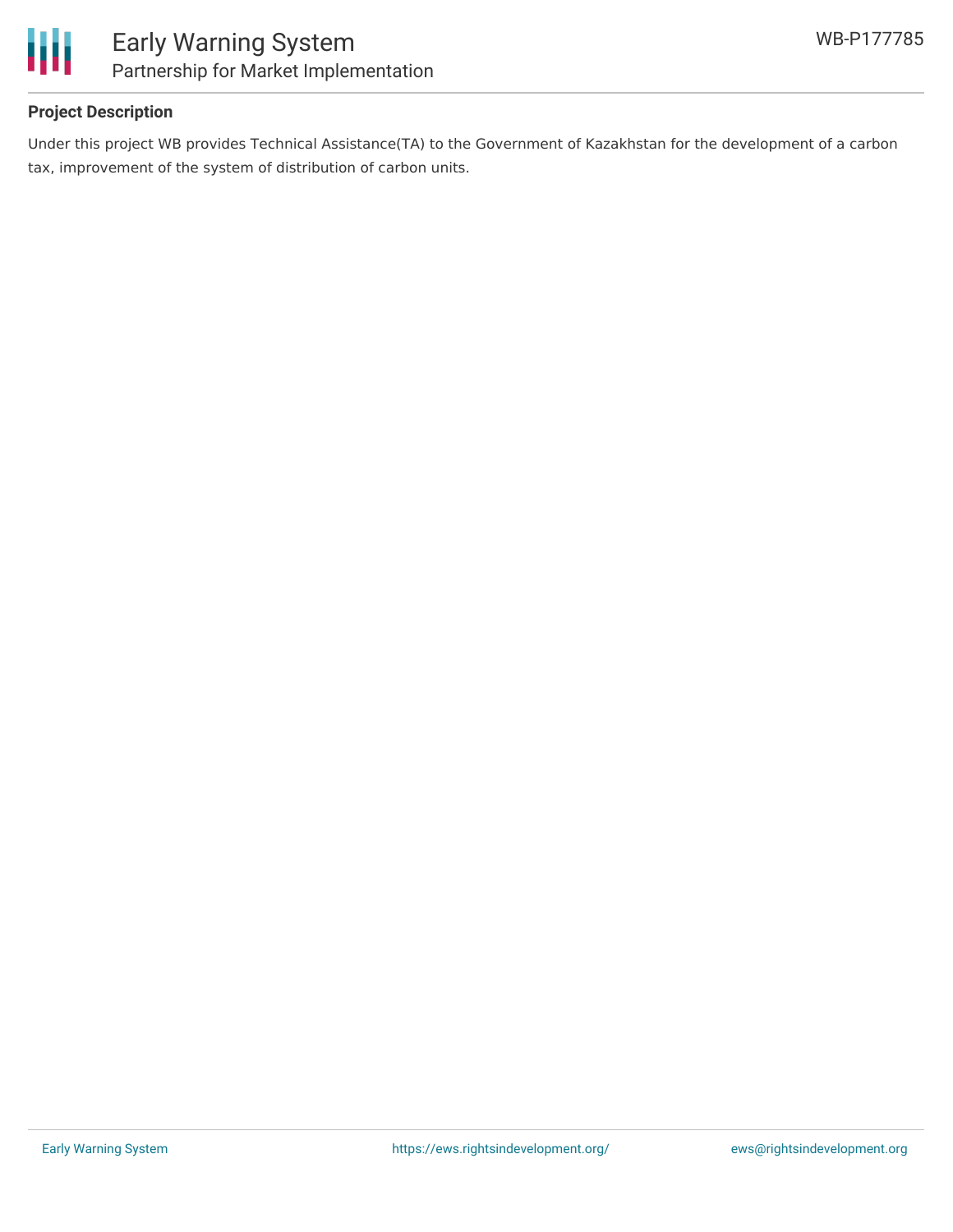

#### **Investment Description**

World Bank (WB)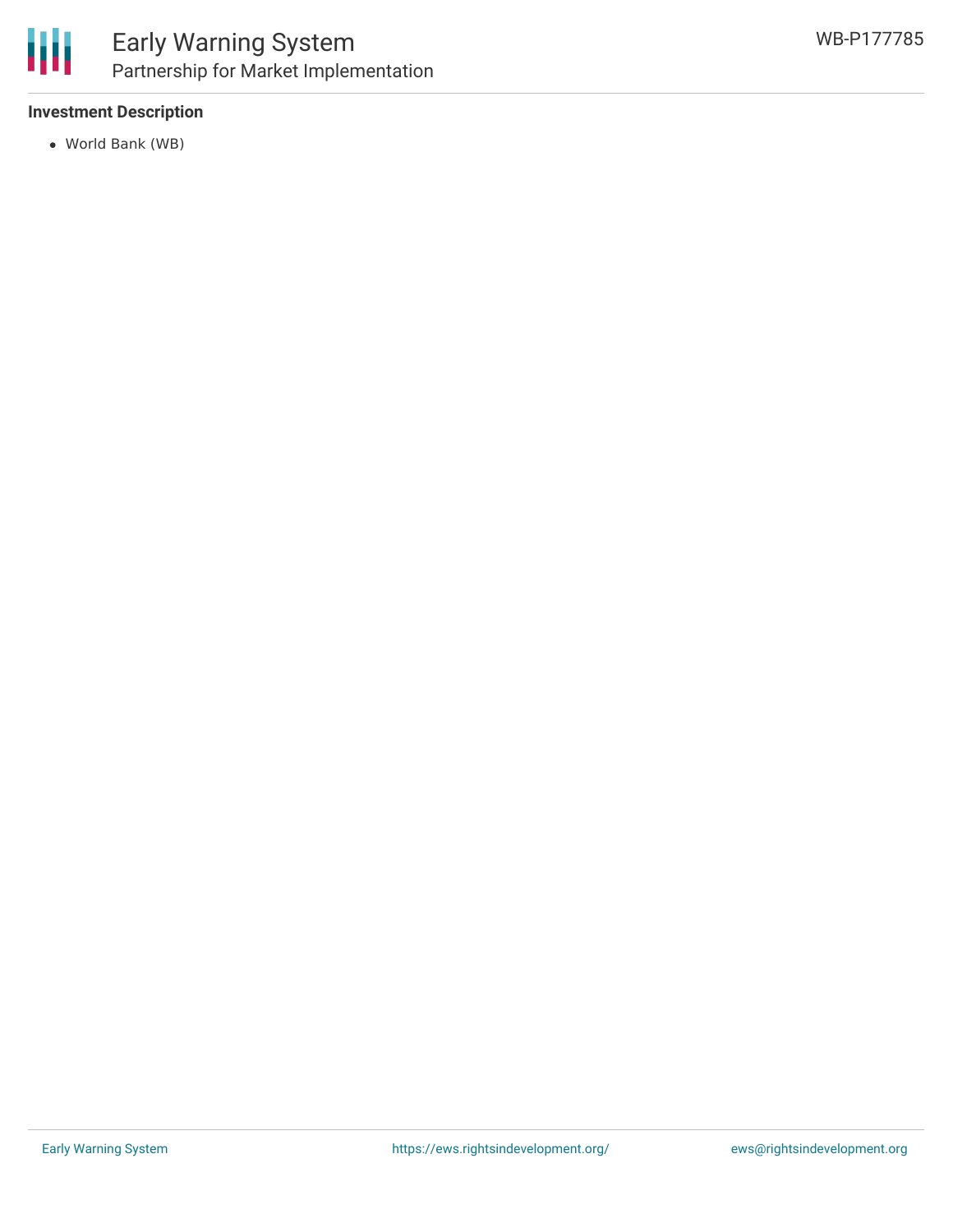

#### **Contact Information**

#### **Implementing Agency(ies)**

Implementing Agency: Zhasyl Damu of Ministry of Ecology, Geology and Natural Resources Implementing Agency: Agency for leading carbon tax studies - to be identified/confirmed

#### **ACCESS TO INFORMATION**

To submit an information request for project information, you will have to create an account to access the Access to Information request form. You can learn more about this process at: https://www.worldbank.org/en/access-toinformation/request-submission

#### **ACCOUNTABILITY MECHANISM OF THE WORLD BANK**

The World Bank Inspection Panel is the independent complaint mechanism and fact-finding body for people who believe they are likely to be, or have been, adversely affected by a World Bank-financed project. If you submit a complaint to the Inspection Panel, they may investigate to assess whether the World Bank is following its own policies and procedures for preventing harm to people or the environment. You can contact the Inspection Panel or submit a complaint by emailing ipanel@worldbank.org. Information on how to file a complaint and a complaint request form are available at: https://www.inspectionpanel.org/how-tofile-complaint